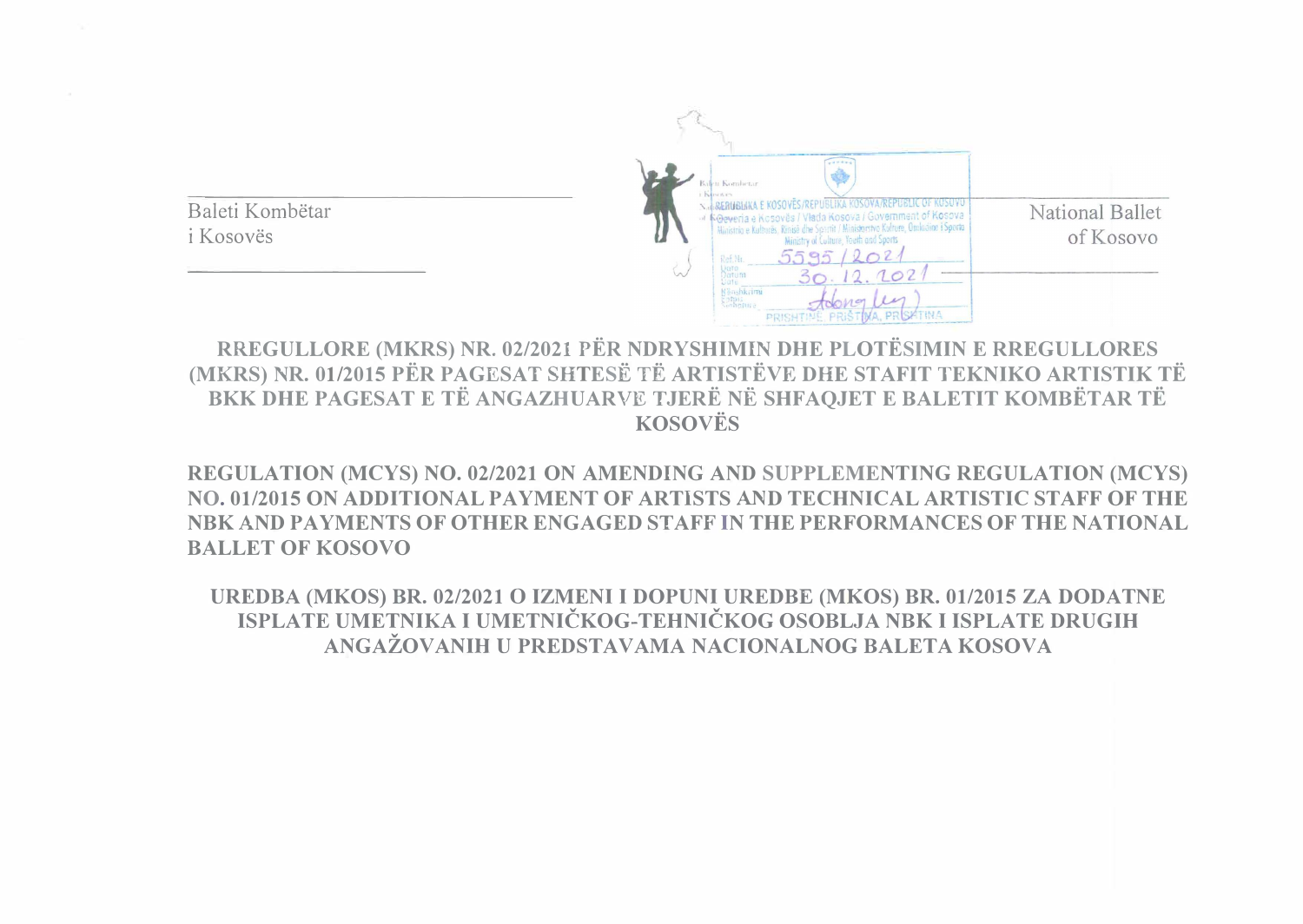| Këshilli Drejtues i Baletit Kombëtar të<br>Kosovës,                                                                                                                                                                                                                                                                                                                                                                                                                                                                                                                                                    | Steering Council of the National Ballet<br>of Kosovo,                                                                                                                                                                                                                                                                                                                                                                                                                                                                                                                                                                                  | Upravni<br>Nacionalnog<br><b>Baleta</b><br>savet<br>Kosova,                                                                                                                                                                                                                                                                                                                                                                                                                                                                                          |
|--------------------------------------------------------------------------------------------------------------------------------------------------------------------------------------------------------------------------------------------------------------------------------------------------------------------------------------------------------------------------------------------------------------------------------------------------------------------------------------------------------------------------------------------------------------------------------------------------------|----------------------------------------------------------------------------------------------------------------------------------------------------------------------------------------------------------------------------------------------------------------------------------------------------------------------------------------------------------------------------------------------------------------------------------------------------------------------------------------------------------------------------------------------------------------------------------------------------------------------------------------|------------------------------------------------------------------------------------------------------------------------------------------------------------------------------------------------------------------------------------------------------------------------------------------------------------------------------------------------------------------------------------------------------------------------------------------------------------------------------------------------------------------------------------------------------|
| Në mbështetje të nenit 51 pika b të Ligjit<br>Nr. 02/L-59, për Filharmoninë, Operën dhe<br>Baletin e Kosovës (Gazeta Zyrtare Nr. 12,<br>1 maj 2007) dhe nenin 10 paragrafi 1.6 të<br>Statutit të Baletit Kombëtar të Kosovës, të<br>miratuar më 06 mars 2015, Nenin 8<br>paragrafi 1.4 dhe Shtojcën 1 (8) të<br>Rregullores Nr. 02/2021 për Fushat e<br>Përgjegjësisë Administrative të Zyrës së<br>Kryeministrit dhe Ministrive (30 mars<br>2021), si dhe nenin 38 paragrafi 6 të<br>Rregullores së Punës së Qeverisë së<br>Republikës së Kosovës Nr. 09/2011<br>(Gazeta Zyrtare Nr. 15, 12.09.2011), | Pursuant to Article 51 item b of Law no.<br>02/L-59, on Philharmonic, Opera and<br>Ballet of Kosovo (Official Gazette No. 12,<br>May 1, 2007) and Article 10 paragraph 1.6<br>of the Statute of the National Ballet of<br>Kosovo, adopted on March 6, 2015,<br>Article 8 (paragraph 1.4) and Annex 1 (8)<br>of Regulation no. 02/2021 on Areas of<br>Administrative Responsibility of the Office<br>of the Prime Minister and Ministries<br>(March 30, 2021), as well as Article 38<br>paragraph 6 of the Rules of Procedure of<br>the Government of the Republic of Kosovo<br>no. 09/2011 (Official Gazette No. 15,<br>$12.09.2011$ , | U skladu sa članom 51 tačka b Zakona br.<br>02/L-59, o Filharmoniji, Operi i Baletu<br>Kosova (Službeni list br. 12, 1. maj 2007.)<br>godine) i shodno članu 10. stav 1.6 Statuta<br>Nacionalnog Baleta Kosova, usvojenog 06.<br>marta 2015 godine, i člana 8 stav 1.4 i<br>Aneksa 1 (8) Uredbe br. 02/2021 of<br>Oblastima administrativne odgovornosti<br>Kancelarije premijera i ministarstava (30<br>mart 2021. godine), kao i člana 38 stav 6<br>Poslovnika Rada Vlade Republike Kosovo<br>br. 09/2011 (Službeni list br. 15,<br>$12.09.2011$ , |
| Nxjerrë:                                                                                                                                                                                                                                                                                                                                                                                                                                                                                                                                                                                               | Issues:                                                                                                                                                                                                                                                                                                                                                                                                                                                                                                                                                                                                                                | Izdaje:                                                                                                                                                                                                                                                                                                                                                                                                                                                                                                                                              |
| RREGULLOREN (MKRS) NR. 02/2021<br>PËR<br><b>NDRYSHIMIN</b><br><b>DHE</b><br><b>PLOTËSIMIN</b><br><b>RREGULLORES</b><br>E<br>(MKRS) NR. 01/2015 PËR PAGESAT<br>TË<br><b>ARTISTËVE</b><br><b>SHTESE</b><br><b>DHE</b><br>TË<br><b>ARTISTIK</b><br><b>STAFIT</b><br><b>TEKNIKO</b><br>TË<br><b>PAGESAT</b><br><b>BKK-së</b><br><b>DHE</b><br>E<br><b>TJERË</b><br>NË<br><b>ANGAZHUARVE</b><br>SHFAQJET E BALETIT KOMBËTAR<br><b>TË KOSOVËS</b>                                                                                                                                                            | REGULATION (MCYS) NO. 02/2021<br><b>ON</b><br><b>AMENDING</b><br><b>AND</b><br><b>REGULATION</b><br><b>SUPPLEMENTING</b><br>(MCYS)<br>NO.<br>01/2015<br><b>ON</b><br><b>ADDITIONAL</b><br>OF<br><b>PAYMENT</b><br><b>ARTISTS</b><br><b>TECHNICAL</b><br><b>AND</b><br><b>ARTISTIC STAFF OF THE NBK AND</b><br>PAYMENTS OF OTHER ENGAGED<br><b>STAFF IN THE PERFORMANCES OF</b><br><b>NATIONAL</b><br><b>BALLET</b><br><b>THE</b><br>OF<br><b>KOSOVO</b>                                                                                                                                                                                | UREDBU (MKOS) BR. 02/2021 O<br>IZMENI I DOPUNI UREDBE (MKOS)<br>BR. 01/2015 ZA DODATNE ISPLATE<br>UMETNIČKOG-<br><b>UMETNIKA</b><br>$\mathbf I$<br>TEHNIČKOG<br>OSOBLJA NBK-a I<br>ISPLATE DRUGIH ANGAŽOVANIH<br>U PREDSTAVAMA NACIONALNOG<br><b>BALETA KOSOVA</b>                                                                                                                                                                                                                                                                                   |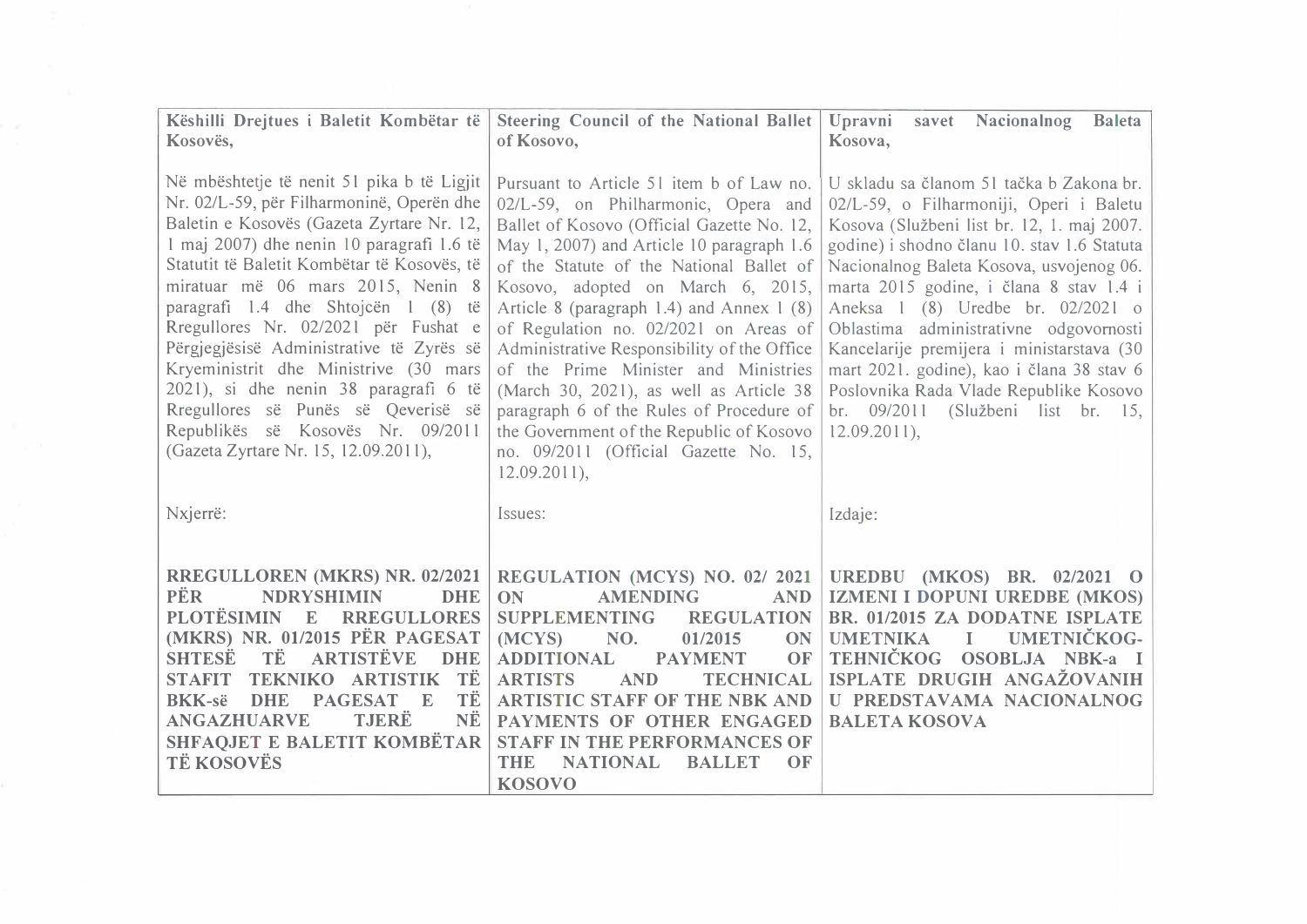| Neni 1<br>Qëllimi                                                                                                                                                                                                      | Article 1<br>Purpose                                                                                                                                                                                                                                         | $\text{C}$ lan 1<br>Svrha                                                                                                                                                                           |
|------------------------------------------------------------------------------------------------------------------------------------------------------------------------------------------------------------------------|--------------------------------------------------------------------------------------------------------------------------------------------------------------------------------------------------------------------------------------------------------------|-----------------------------------------------------------------------------------------------------------------------------------------------------------------------------------------------------|
| Kjo Rregullore ka për qëllim ndryshimin<br>dhe plotësimin e rregullores bazike për<br>funksionim e mirëfilltë të Baletit Kombëtar<br>të Kosovës lidhur me<br>angazhimin e<br>bashkëpunëtorëve.                         | This Regulation aims to amend and<br>supplement the basic regulation for good<br>functioning of the National Ballet of<br>Kosovo regarding the engagement of<br>associates.                                                                                  | Ova Uredba ima za cilj da izmeni i dopuni<br>osnovnu uredbu za pravilno funkcionisanje<br>Nacionalnog Baleta Kosova u vezi sa<br>angažovanjem saradnika.                                            |
| Neni 2                                                                                                                                                                                                                 | Article 2                                                                                                                                                                                                                                                    | $\check{\mathrm{C}}$ lan 2                                                                                                                                                                          |
| Ndryshohet neni 7 i rregullores bazike, me<br>përmbajtjen si në vijim:                                                                                                                                                 | Article 7 of the basic regulation is<br>amended accordingly with the following<br>content:                                                                                                                                                                   | Član 7. osnovne uredbe se menja, sa<br>sledećim sadržajem:                                                                                                                                          |
| Neni 7<br>Pagesat                                                                                                                                                                                                      | Article 7<br>Payment                                                                                                                                                                                                                                         | $\text{Član}$ 7<br>Isplate                                                                                                                                                                          |
| 1. Drejtori i BKK-së negocion shumat<br>e pagesave në bazë të peshës së punës dhe<br>rëndësisë së angazhimit të personit ose të<br>shërbimeve konkrete të cilat nuk duhet të<br>kalojë limitet buxhetore të projektit. | 1. The Director of the KCB negotiates the<br>amounts of payments based on the<br>significance<br>of the work<br>and<br>the<br>importance of the commitment of the<br>person or concrete services that should not<br>exceed the budget limits of the project. | 1. Direktor NBK-a pregovara o iznosima<br>isplata na osnovu značaja rada i važnosti<br>angažovanosti lica ili konkretnih usluga<br>koje ne bi trebalo da prelaze budžetska<br>ograničenja projekta. |
| 2. Caktimi i shumave për pagesat e<br>bashkëpunëtorëve të jashtëm janë si në<br>vijim:                                                                                                                                 | The allotment of amounts for the<br>2.<br>remuneration of external associates are as<br>follows:                                                                                                                                                             | 2. Određivanje iznosa o isplatama stranih<br>saradnika, su sledeće:                                                                                                                                 |
| 2.1. Koreografi, deri në 10000 euro;                                                                                                                                                                                   | 2.1. Choreographer, up to 10,000 euros;                                                                                                                                                                                                                      | 2.1. Koreograf, do 10000 evra;                                                                                                                                                                      |
| 2.2. Asistent i koreografit, deri<br>në<br>7000 euro;                                                                                                                                                                  | 2.2. Assistant choreographer, up to<br>7000 euros;                                                                                                                                                                                                           | 2.2. Asistent koreografa, do 7000 evra;                                                                                                                                                             |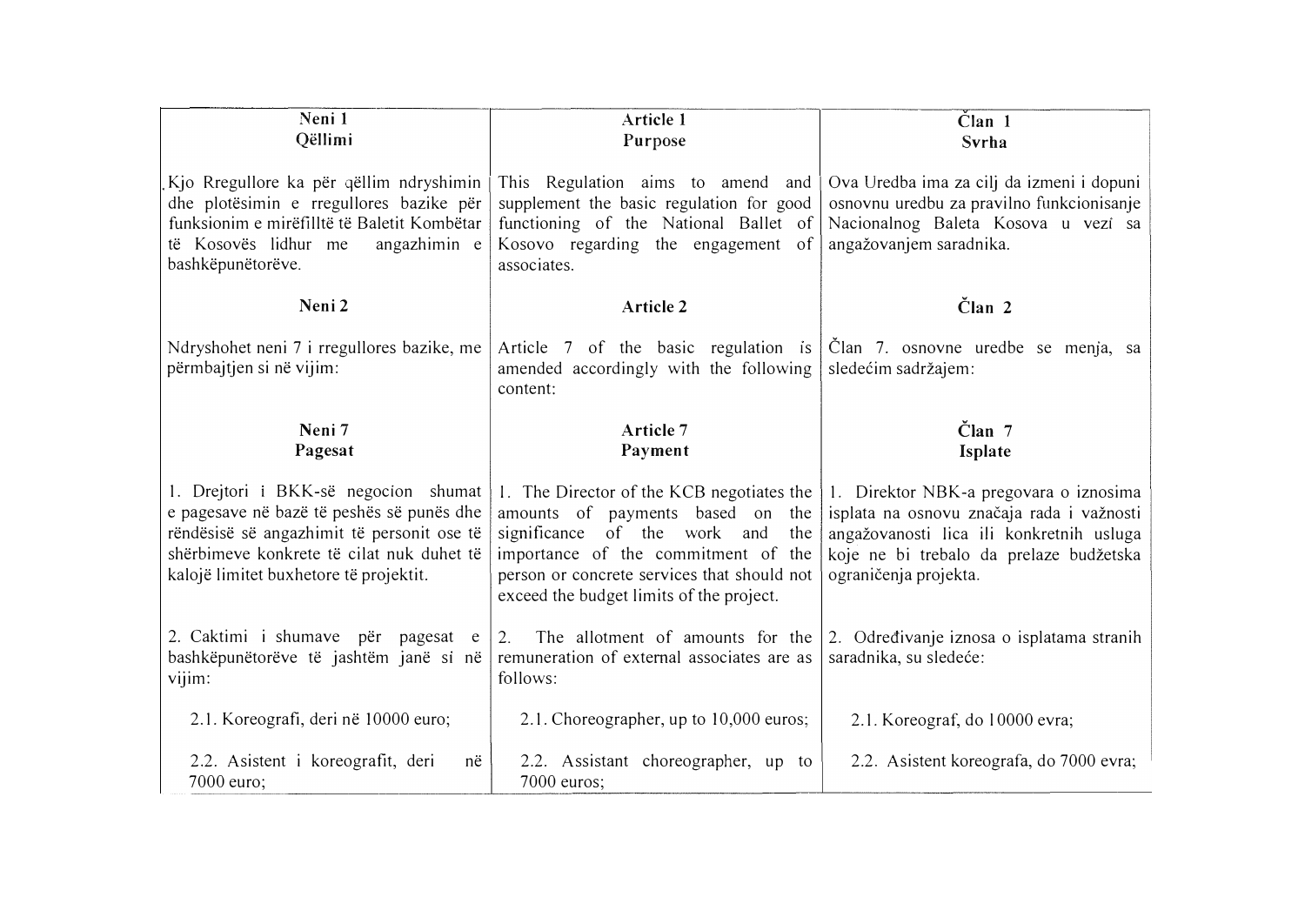| 2.3. Kompozitori, deri në 5000 euro;                                                                                 | 2.3. Composer, up to 5000 euros;                                                                                                           | 2.3. Kompozitor, do 5000 evra;                                                                        |
|----------------------------------------------------------------------------------------------------------------------|--------------------------------------------------------------------------------------------------------------------------------------------|-------------------------------------------------------------------------------------------------------|
| 2.4. Balerini, deri në 5000 euro;                                                                                    | 2.4. Ballet dancer, up to 5000 euros;                                                                                                      | 2.4. Solista baleta, do 5000 evra;                                                                    |
| 2.5. Kostumografi, deri në 4000 euro;                                                                                | 2.5. Costume designer, up to 4000<br>euros;                                                                                                | 2.5. Kostimograf, do 4000 evra;                                                                       |
| 2.6. Skenografi, deri në 4000 euro;                                                                                  | 2.6. Scenographer, up to 4000 euros;                                                                                                       | 2.6. Scenograf, do 4000 evra;                                                                         |
| 2.7. Dizajner i videografisë, deri në<br>4000 euro;                                                                  | 2.7. Videography designer, up to 4000<br>euros:                                                                                            | 2.7. Dizajner videografije, do 4000<br>evra;                                                          |
| 2.8. Dizajneri, deri në 1500 euro;                                                                                   | 2.8. Designer, up to 1500 euros;                                                                                                           | 2.8. Dizajner, do 1500 evra;                                                                          |
| 2.9. Fotografi, deri në 1500 euro;                                                                                   | 2.9. Photographer, up to 1500 euros;                                                                                                       | 2.9. Fotograf, do 1500 evra;                                                                          |
| 2.10. Punëtorët tekniko artistik dhe<br>shërbimet tjera deri në 500 euro;                                            | 2.10. Technical artistic workers and<br>other services, up to 500 euros;                                                                   | 2.10. Tehničko umetnički radnici i<br>druge usluge do 500 evra;                                       |
| 2.11. Pagesa për të drejtat e autorit sipas<br>Marrëveshjes.                                                         | 2.11. Remuneration for copyright in<br>concurrence with the Agreement.                                                                     | 2.11. Plaćanje autorskih prava prema<br>Ugovoru.                                                      |
| 3. Drejtori i BKK-së ia paraqet Këshillit<br>Drejtues<br>arsyetimin<br>shumat<br>për<br>e<br>propozuara.             | 3. The Director of the NBK presents to the<br>Steering Council the justification for the<br>proposed amounts.                              | 3. Direktor NBK-a podnosi Upravnom<br>savetu obrazloženje za predložene iznose.                       |
| 4. Për shumat e kontraktuara të pagesës<br>duhet të merret aprovimi nga Këshilli<br>Drejtues i BKK-së.               | reference<br>contracted<br>$4.$ In<br>the<br>to<br>remuneration amounts, approval must be<br>obtained from the Steering Council of<br>NBK. | Za<br>ugovorene<br>iznose<br>plaćanja,<br>4.<br>odobrenje se mora dobiti od Upravnog<br>saveta NBK-a. |
| 5. Shuma për pagesat e artistëve me<br>reputacion ndërkombëtarë trajtohen në internationally recognized artists will | Amounts<br>for<br>remuneration<br>5.<br>of <sub>1</sub>                                                                                    | 5. Iznosi za uplate međunarodno priznatih<br>be umetnika tretiraju se posebno, na predlog             |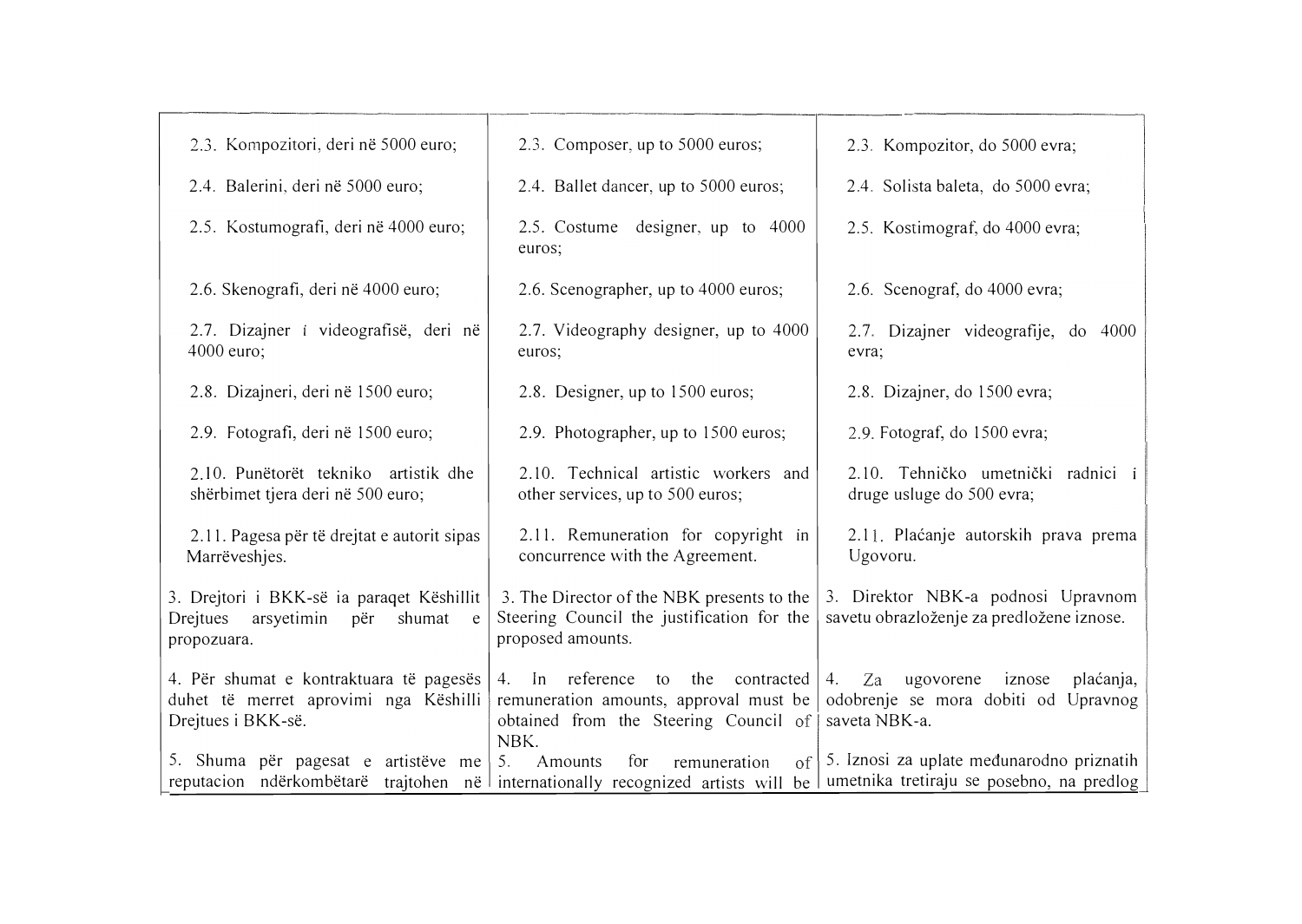| mënyrë të veçantë, me propozim të<br>drejtorit dhe me aprovim nga Këshilli<br>Drejtues.                                                                                                                                                            | treated separately, by the proposal of the<br>director and with the approval of Steering<br>Council.                                                                                                                                                                                   | direktora i uz saglasnost Upravnog saveta.                                                                                                                                                                                     |
|----------------------------------------------------------------------------------------------------------------------------------------------------------------------------------------------------------------------------------------------------|----------------------------------------------------------------------------------------------------------------------------------------------------------------------------------------------------------------------------------------------------------------------------------------|--------------------------------------------------------------------------------------------------------------------------------------------------------------------------------------------------------------------------------|
| Neni <sub>3</sub><br>Dispozitat kalimtare                                                                                                                                                                                                          | Article 3<br><b>Transitional provisions</b>                                                                                                                                                                                                                                            | Član <sub>3</sub><br>Prelazne odredbe                                                                                                                                                                                          |
| Me hyrjen në fuqi të kësaj rregulloreje<br>shfuqizohet Rregullorja (MKRS) Nr.<br>02/2016 për Pagesat Shtesë të Artistëve<br>dhe Stafit Tekniko Artistik të BKK dhe<br>Pagesat e të Angazhuarve Tjerë në<br>Shfaqjet e Baletit Kombëtar të Kosovës. | Upon the entry into force of this<br>regulation, the Regulation (MCYS) no.<br>02/2016 on Additional Payment of Artists<br>and Technical Artistic Staff of NBK and<br>Payments of other engaged associates in<br>the National Ballet Performances of<br>Kosovo shall cease to be valid. | Stupanjem na snagu ove uredbe prestaje da<br>važi Uredba (MKOS) br.02/2016 za<br>dodatne isplate umetnika i umetničkog-<br>tehničkog osoblja NBK-a i isplate drugih<br>angažovanih u predstavama Nacionalnog<br>baleta Kosova. |
|                                                                                                                                                                                                                                                    |                                                                                                                                                                                                                                                                                        |                                                                                                                                                                                                                                |
| Neni 4<br>Hyrja në fuqi                                                                                                                                                                                                                            | <b>Article 4</b><br><b>Entry into force</b>                                                                                                                                                                                                                                            | $\tilde{\text{C}}$ lan 4<br>Stupanje na snagu                                                                                                                                                                                  |